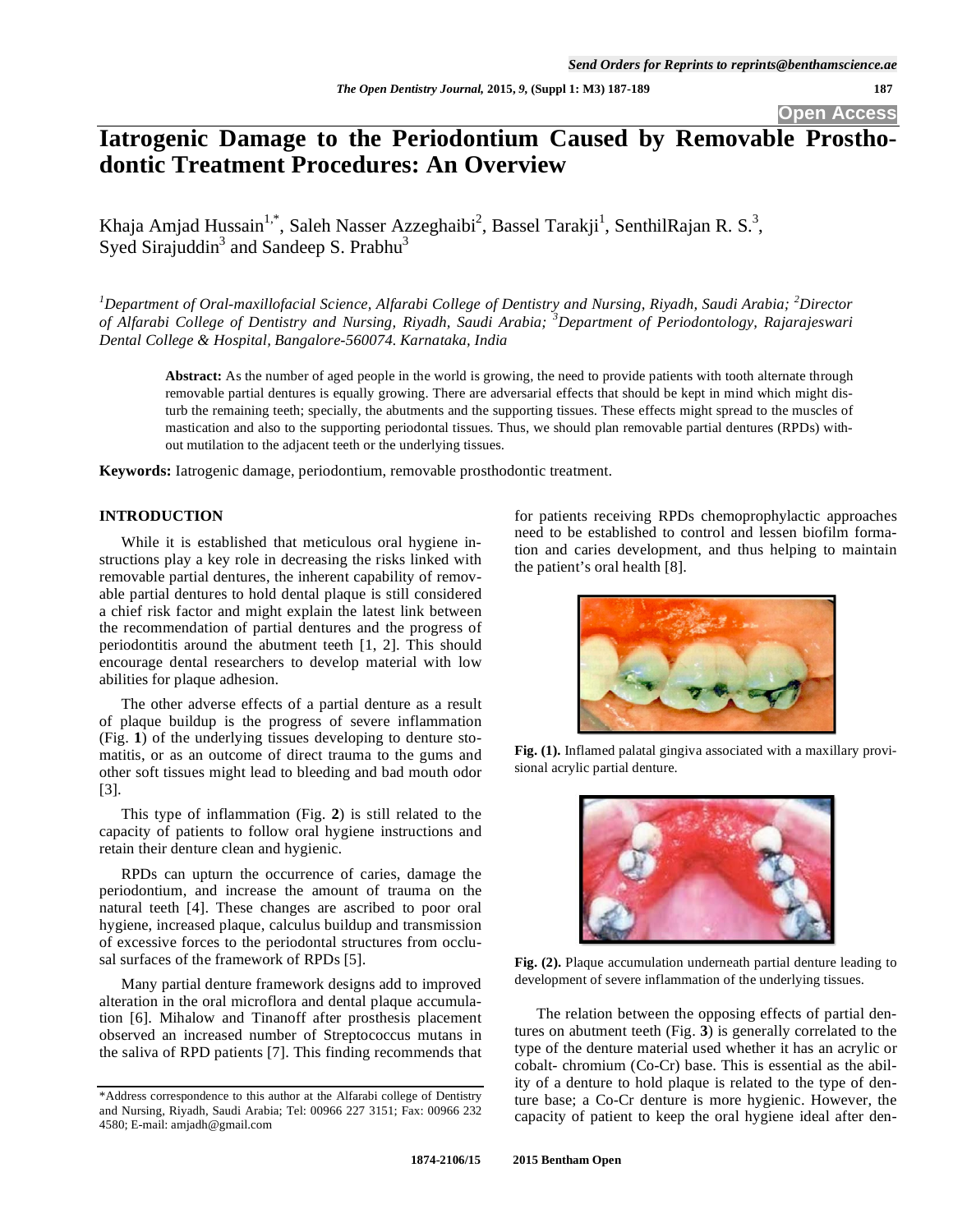ture addition is the main reason which affects the success of removable denture whether it is acrylic or Co-Cr. Accumulation of plaque about and beneath the various components of a partial denture is not only accountable for developing chronic periodontitis but can effect in gingival recession and root caries [9].



**Fig. (3).** Removable partial denture in relation to 47 showing clasp on gingival margin and rough class V filling.

Another constituent of Co-Cr denture is the major connector which allows distributing the occlusal load to the neighboring teeth. Using sectional or poorly planned partial dentures has led to undesirable damage to neighboring teeth and also might lead to the unexpected accident of denture swallowing. It is the dentist's obligation to be aware of the possible damage to the left over teeth, especially abutments and any harm that might be happening from unexpected inhaling these types of undersized removable partial dentures.

Aspiration and inadvertent swallowing of dental prostheses has been reported frequently in the literature. Aspirated or swallowed dental prosthesis can be accomplished radiographically unless the prostheses is made entirely of acrylic resins, where it is difficult. In adults aspiration of dental restorations and teeth is recognized, although it is an uncommon finding in the literature. The reasons for for aspiration could be attributed to maxillofacial trauma, dental treatment procedures or ethanol intoxication and dementia. Therefore, removable partial dentures should be designed not only to preserve the remaining teeth but also to prevent accidental swallowing of these appliances.

## **EFFECTS OF RPDs ON PERIODONTAL INDICES**

#### **Effects on Plaque**

Several studies have shown the effect of RPDs on the quantity and quality of plaque. A study done by ChamrawyE showed greater plaque formation on teeth that are in contact with RPDs and iterated the need for patient education in keeping the endangered teeth clean.

A study done by ChamrawyE showed that the RPDs promoted the proliferation of spirochetes and spirilla over short rods and cocci, thereby altering the composition of plaque. They concluded that by intense toothbrushing the level of plaque can be kept low. Brushing after each meal, use of special toothbrushes for proximal surfaces, and frequent cleaning of the dentures are the hygiene measures to be followed. Forty six RPDs and their effect on plaque accumulation was studied by one group of researches and they concluded that the design of the denture design should simple covering only the essential hard and soft tissues and a higher level of oral hygiene is needed for RPD patients.

Comparable observations were made in a 1-year study of 3 maxillary RPD designs. The study concluded that both clinically and histologically, the gingival areas that are covered by parts of the RPD without relief showed the most unfavorable periodontal reactions; whereas, the areas that were uncovered were least affected. Based on the results, the proposed distance for all RPD components was 5 to 6 mm away from the gingival margins. Cingulum bar showed fewer detrimental effects on gingival tissues than the lingual apron major connector as noticed in a short-term, single-blind cross-over experimental gingivitis trial. The more plaque accumulation was due to the increased tissue coverage by the latter major connector. Another group of investigators suggested simpler RPD designs with less tissue coverage and frequent recalls are needed as extra hygiene measures as the ecologic changes brought about by RPDs are not offset by toothbrushing as it was commonly practiced. A number of clinical studies have concluded strict recall and oral hygiene resulted in proper plaque control in RPD wearers.

# **EFFECTS ON FORCES EXERTED ON TEETH AND TOOTH MOBILITY**

Biomechanical aspects of RPD design has always been a concern in the literature review. Unilateral or bilateral distal extension RPDs shares their support between the edentulous ridge and abutment teeth. It has been reported that RPD design affects the distribution of force on residual alveolar ridges and abutment teeth.

Reduction of stress on the abutment teeth is dependent of the rigidity of major connectors and maximum coverage of denture-bearing areas with denture bases. This study also showed that as the periodontal support diminishes due to increase in stress concentration on abutment teeth. One group of investigators used intraoral strain gauges to measure the lateral horizontal forces applied to abutment teeth by RPDs during function and noted that the forces exerted on abutment teeth during swallowing were almost twice those exerted during mastication on a daily basis.

Another investigator stressed apart from the occlusal forces, the tongue, cheeks, and lips contribute to generating torque and forces exerted on abutment teeth. The literature suggests intracoronal attachment designs produced more torque on abutment compared to clasp-retained designs. Clinical studies suggested that as the denture-wearing period proceeds, there was reduction of torque exerted on abutment teeth. This "settling" period lasts about 1 to 1.5 months from the time of insertion of new RPDs. This reduction in the torque on the abutment can be attributed to changes of jaw movement in the frontal plane, properties of the alveolar mucosa, adaptation of the oral tissues to the denture, or changes in the chewing points of the RPDs.

Mobility of abutment teeth measured intraorally in a 200 day experiment using two different RPD designs in a crossover experiment, where both RPDs were mandibular distal extension, anchored on the canines was carried out. The first design consisted of a buccal cast circumferential clasp arm and mesioocclusal rest, while the second design consistedan elastic wire clasp arm with no rest seat. Both designs elicited significant acute or gradual changes of abutment tooth mobility. There was no mention of control measures or maintenance, and the small sample size precluded any definite con-